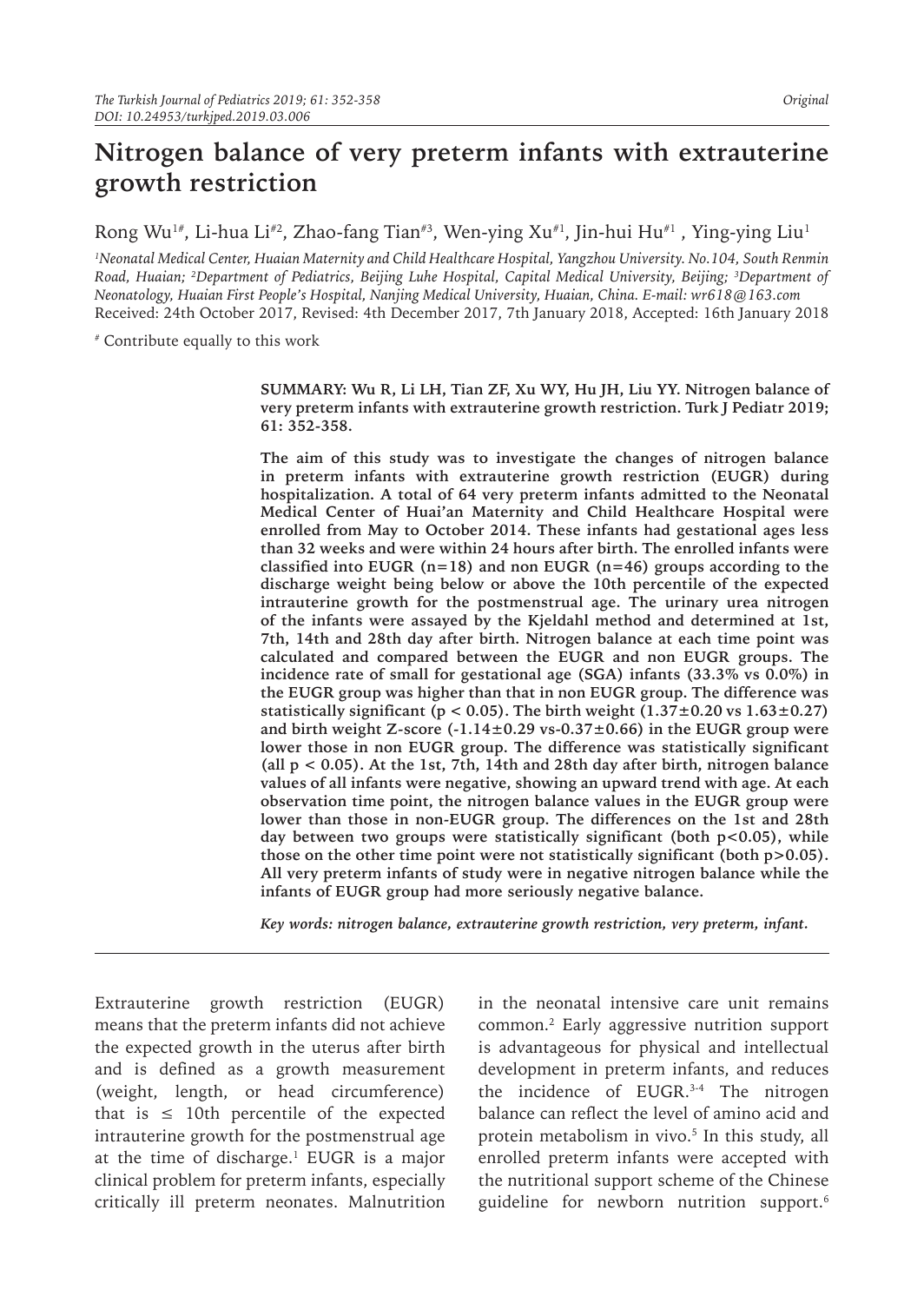The aim of this study was to investigate the changes of nitrogen balance in preterm infants with EUGR during hospitalization.

#### **Material and Methods**

#### *Subjects*

This study was performed at the Neonatal Medical Center of Huai'an Maternity and Child Healthcare Hospital, after the local ethical committee's approval (Approval date is March 20, 2014. Number: 2014016) and parents of the preterm infants were informed about the nature of the study and written consents were obtained. From May 2014 to October 2014, a total of 64 preterm infants were enrolled. These infants met the following conditions: 1) gestational age≤32 weeks; 2) admission age < 24 hours; 3) hospital days  $\geq 2$  weeks; 3) meet with the discharge standard when discharged; 4) completed medical records. Exclusion criteria included lethal congenital anomalies, congenital inherited metabolic diseases, treated by surgical operation and infants born to mothers with severe endocrine and / or metabolic diseases.

#### *Study design*

The study was a prospective study. The enrolled infants were divided into EUGR group ( $n=18$ ) and non-EUGR group ( $n=46$ ) according to the discharge weight being below or above 10th percentile of the expected intrauterine growth for the postmenstrual age.1 The sample size was determined by the number of preterm infants (who met the above mentioned conditions) admitted to our hospital in six months.

#### *Parenteral and enteral nutrition support*

The nutritional schedules of all enrolled infants were carried out according to the Chinese guidelines for newborn nutrition support in neonates.<sup>6</sup> Intravenous nutrition was given to the preterm infants in a few hours after birth. The initial dose of amino acid was  $1.5~2$  g/kg/d, increased by 1g /kg /d and quickly reached  $3.5~-4$  g/kg/d; the initial dose of fat emulsion was 1 g/kg/d and increased by  $0.5 \sim 1$  g/kg/d per day till 3.5 g/kg/d; the initial dose of glucose was 4~8 mg/kg/min and

increased by  $1 \sim 2$  g/kg/d per day till  $11 \sim 14$ g/kg/d. The concentration of amino acid and fat emulsion were 6% and 20%. Enteral feed refers to supply nutrients, such as breast milk and Human Milk Fortifier (HMF) through the stomach and intestine. When the amount of breast milk is up to 50ml/kg/d, HMF is started at the half dose and increased up to full dose.

#### *Body weight measurement*

In the morning, before feeding and after changing diapers, the body weight of each preterm infant was measured by trained neonatal nurse. Weighing scale was a medical baby electric balance (measurement accuracy  $\pm 10$ g).

#### *Urine collection*

The urine of the preterm infants for 24 hours was collected at the 1st, 7th, 14th and 28th day after birth. The 5ml urine was taken out and stored at 80˚C. Disposable infant urine collectors (Rehabilitation medical factory supplies, Zhejiang) were used to collect urine.

#### *Calculation for nitrogen balance values*

The urinary urea nitrogen (UUN) of the preterm infants was measured within 24 hours by Kjeldahl method. Total protein intakes (parenteral and enteral) were recorded each day. The 24-hour nitrogen balance value was calculated using the following formula:

Nitrogen balance value  $(mg/kg \cdot d) = (protein$ intake/6.25)−(UUN+3)

The protein intake includes total parenteral and enteral nutrition, divided by 6.25, which is gram of nitrogen; constant 3 stands for loss urea nitrogen derived from fecal and non urine. UUN = urine volume in 24 hours (L)  $\times$ concentration of Urine nitrogen (mg/L).7

#### *Calculation for growth indicator*

Weight loss rate refers to physiological weight loss. The formula is:

Weight loss rate = Birth weight - Minimum weight / birth weight  $\times$  %.

Velocity of weight gain refers to average weight growth rate after birth weight recovery. The formula is: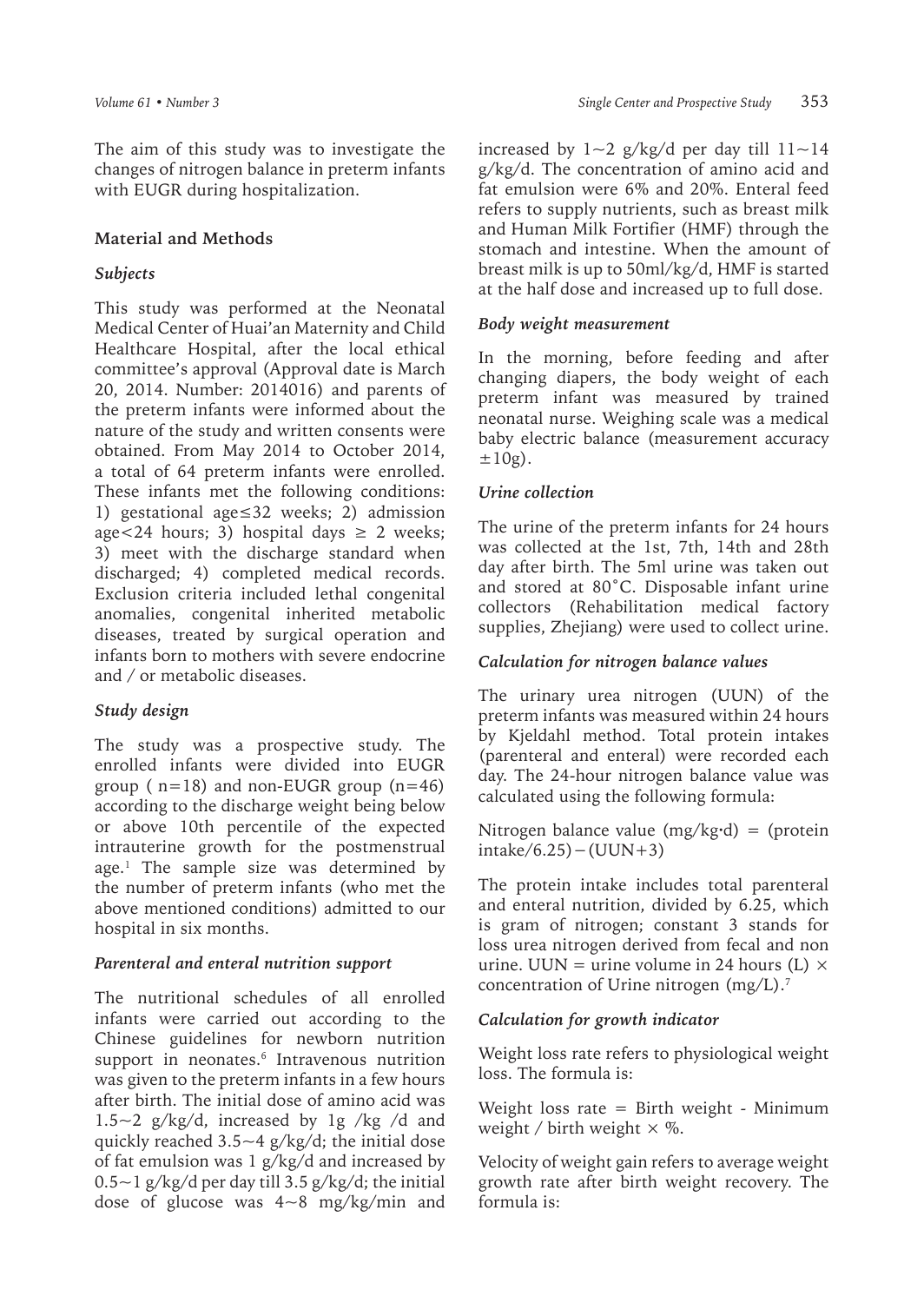Average daily body weight gain  $(g/kg/d)$  = Discharge weight – Birth weight / hospital days.

Weight Z-score of preterm infants was calculated by the formula:

Weight  $Z$ -score = (actual body weight - the average of the gestational weight) / standard deviation of the weight for gestational age.<sup>8</sup>

## *Statistical analysis*

The data were analyzed using SSPS v.18.0 software (IBM Corp., Chicago, IL, USA). The data were described using mean values and S.D. or rate and percentage. The differences of variables, which have been confirmed as normal distributions, were analyzed between two groups with the Student's t test. Differences of Count data between two groups were analyzed with chi-square test and Fisher exact probability. The linear change among the EUGR group and the non-EUGR group at all of the time points were analyzed by repeated measures analysis of variance. Lastly, a p value <0.05 was considered statistically significant.

# **Results**

#### *Baseline characteristics in the two study groups*

Sixty four preterm infants were involved in the study. The incidence rate of small for gestational age (SGA) infants (33.3% vs 0.0%) in the EUGR group was higher than that in non EUGR group, the difference was statistically significant ( $p < 0.05$ ). The birth weight  $(1.37 \pm 0.20 \text{ vs } 1.63 \pm 0.27)$  and birth weight Z-score  $(-1.14 \pm 0.29 \text{ vs-}0.37 \pm 0.66)$  in the EUGR group was lower than that in non EUGR group, the difference was statistically significant (all  $p < 0.05$ ). All the other parameters showed no significant difference between the two study groups (All  $p > 0.05$ ). These can be seen in Table I.

#### *The indicators of nutritional intake and growth in the two study groups*

The time of amino acid usage, initial amino acid dosage, time of fat emulsion usage, time of full enteral feeding and cumulative calories of intravenous nutrition during hospitalization in the EUGR group were higher than those in

the non EUGR group, the differences were statistically significant (all  $p < 0.05$ ). All the other indicators showed no significant difference between the two study groups (All p>0.05). These can be seen in Table II.

#### *The nitrogen balance scores in the two study groups at different time points*

At the 1st, 7th, 14th and 28th day after birth, nitrogen balance values of all infants were negative, showing an upward trend with age. The linear comparison of nitrogen balance values between the two study groups at all of time points was significantly different (F=16.083, p=0.000). At the 1st and 28th day, the nitrogen balance values of the EUGR group were lower than those of non EUGR group, the differences were statistically significant (both p < 0.05). At the 7th and 28th day, there was no significant difference between the nitrogen balance values of the two study groups (both p > 0.05). These can be seen in Table III.

## **Discussion**

EUGR has existed as a serious problem frequently occurring in preterm infants hospitalized in the neonatal intensive care unit for many years. Currently, in spite of improvements in nutritional support of preterm infants through aggressive and early parenteral and enteral nutrition, EUGR remains a universal phenomenon.9-11 Shan et al.12 analyzed 2,015 preterm infants with low birth weight born at four hospitals in Shanghai and found a frequency of 56.8% of EUGR for weight. In this study, the incidence rate of EUGR for weight was 28.1% (18/64) which was lower than that of the above study. The current trend is to avoid, wherever possible, EUGR through early, aggressive parenteral nutrition (with nutrients similar to those the fetus would receive through the placenta) and enteral feeding as early as possible.<sup>13</sup> Nutritional care of the prematurely born low birth weight infant, aimed at achieving intrauterine rate of growth and nitrogen accretion, continues to be a major challenge for the clinical neonatologist.

One study by logistic regression found that male gender, gestational age at birth, birth weight, length of hospital stay and nutrition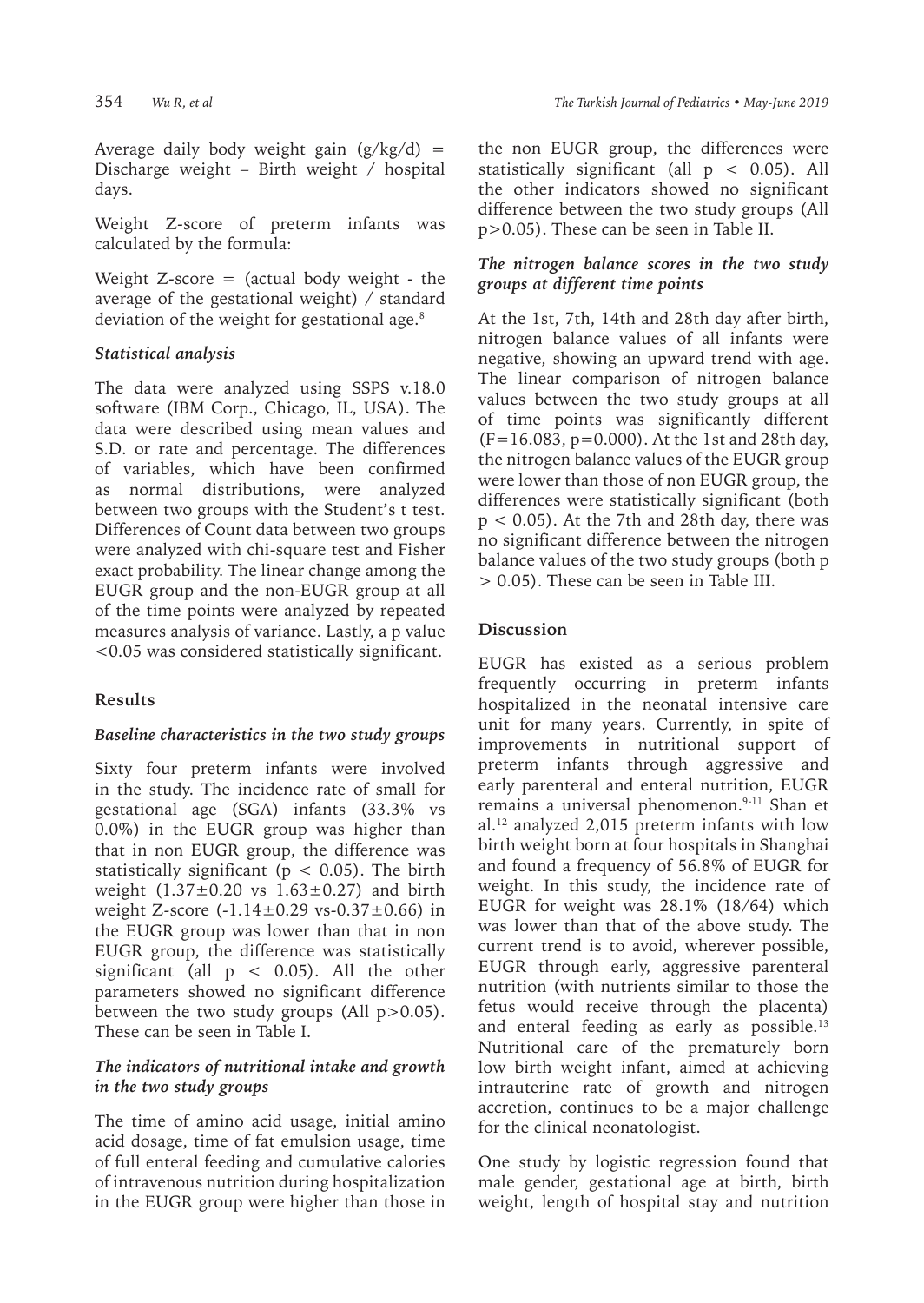| <b>Table 1.</b> Daschille Characteristics in the TWO Study Groups. |                        |                            |         |                                   |  |  |  |  |  |
|--------------------------------------------------------------------|------------------------|----------------------------|---------|-----------------------------------|--|--|--|--|--|
| Characteristics \Group                                             | EUGR group<br>$(n=18)$ | Non EUGR group<br>$(n=46)$ | $X^2/t$ | $\boldsymbol{P}$                  |  |  |  |  |  |
| Male $(n, %)$                                                      | 10(55.6)               | 32(69.6)                   | 0.133   | 0.737                             |  |  |  |  |  |
| VLBW $(n, \%)$                                                     | 12(66.7)               | 16(34.8)                   | 1.534   | 0.216                             |  |  |  |  |  |
| Incidence of SGA (n, %)                                            | 6(33.3)                | 0(0.0)                     |         | $0.025^{\,\wedge}$                |  |  |  |  |  |
| Gestational age at birth (W)                                       | $31.22 \pm 1.00$       | $30.76 \pm 1.04$           | 1.139   | 0.264                             |  |  |  |  |  |
| Gestational age at discharge (W)                                   | $36.70 \pm 1.03$       | $35.60 \pm 2.06$           | 1.532   | 0.138                             |  |  |  |  |  |
| Birth weight (kg)                                                  | $1.37 \pm 0.20$        | $1.63 \pm 0.27$            | 2.681   | 0.012                             |  |  |  |  |  |
| Discharge weight (kg)                                              | $2.16 \pm 0.17$        | $2.39 \pm 0.35$            | 1.846   | 0.075                             |  |  |  |  |  |
| weight Z-score at birth                                            | $-1.14 \pm 0.29$       | $-0.37 \pm 0.66$           | 3.329   | 0.002                             |  |  |  |  |  |
| Hospitalization days (d)                                           | $38.00 \pm 10.06$      | $33.87 \pm 16.64$          | 0.692   | 0.494                             |  |  |  |  |  |
| NRDS $(n, %)$                                                      | 6(33.3)                | 20(43.5)                   |         | 0.900 $\hat{}$                    |  |  |  |  |  |
| PDA $(n, %)$                                                       | 2(11.1)                | 2(4.3)                     |         | $1.000\,{}^{\wedge}$              |  |  |  |  |  |
| ROP(n, %)                                                          | 4(22.2)                | 0(0.0)                     |         | 0.128 $\hat{}$                    |  |  |  |  |  |
| BPD $(n, \%)$                                                      | 2(11.1)                | 6(13.0)                    |         | $1.000\,\mathrm{^{\small\frown}}$ |  |  |  |  |  |
| Sepsis $(n, %)$                                                    | 12(66.7)               | 18(39.1)                   | 1.019   | 0.313                             |  |  |  |  |  |
| Moderate to severe anemia (n,%)                                    | 12(66.7)               | 32(69.6)                   | 0.000   | 1.000                             |  |  |  |  |  |
| Birth asphyxia (n, %)                                              | 2(11.1)                | 8(17.4)                    |         | $1.000^{\,\wedge}\,$              |  |  |  |  |  |
| Twins $(n, %)$                                                     | 8(44.4)                | 18(39.1)                   |         | $1.000\,{}^{\wedge}$              |  |  |  |  |  |
| Premature rupture of membranes (n, %)                              | 8(44.4)                | 12(26.1)                   |         | $0.560^{\,\wedge}$                |  |  |  |  |  |
| pregnancy-induced hypertension (n, %)                              | 2(11.1)                | 0(0.0)                     |         | $0.621^{\,\wedge}$                |  |  |  |  |  |
| Placental abruption (n, %)                                         | 0(0.0)                 | 2(4.3)                     |         | $1.000\,{}^{\wedge}$              |  |  |  |  |  |
| Advanced maternal age (n, %)                                       | 0(0.0)                 | 6(13.0)                    |         | 0.643 $\hat{}$                    |  |  |  |  |  |

**Table I.** Baseline Characteristics in the Two Study Groups.

^: For Fisher test. VLBW: Very low birth weight infant. EUGR: Extrauterine growth restriction. SGA: Small for gestational age. NRDS: Neonatal respiratory distress syndrome. PDA: Patent ductus arteriosus. ROP: Retinopathy. BPD: Bronchopulmonary dysplasia.

support team availability were risk factors of EUGR.<sup>12</sup> Lima PA et al.<sup>14</sup> analyzed 570 very low birth weight infants in Rio de Janeiro and found extrauterine growth restriction was high in the population, especially for SGA newborns and those with neonatal morbidities. In this study, we found the birth weight and birth weight Z-score in the EUGR group were lower than those in non EUGR group ( $p < 0.05$ ), and the EUGR group had 1/3 of SGA infants whereas the non EUGR group there were no SGA ( $p <$ 0.05). These results support the conclusions of the above studies.

Recent reports that have demonstrated that aggressive nutritional regimes of early parenteral and enteral nutritional support can be safely provided to critically ill very low birth

weight infants and are associated with improved growth, without increased risks or adverse clinical outcomes.15-17 In this study, we carried out early nutritional management. Birth weight and birth weight Z-scores were lower and also the incidence of SGA infants was higher in the EUGR group than those in non EUGR group. However, there was no significance difference in weight loss rate, the velocity of weight gain, discharged weight Z-score, and the other indexes about growth and development between EUGR group and non EUGR group. The reason might be that the time of amino acid usage and fat emulsion usage, initial amino acid dosage, time of full enteral feeding and cumulative calories of intravenous nutrition during hospitalization in the EUGR group were higher than those in the non EUGR group.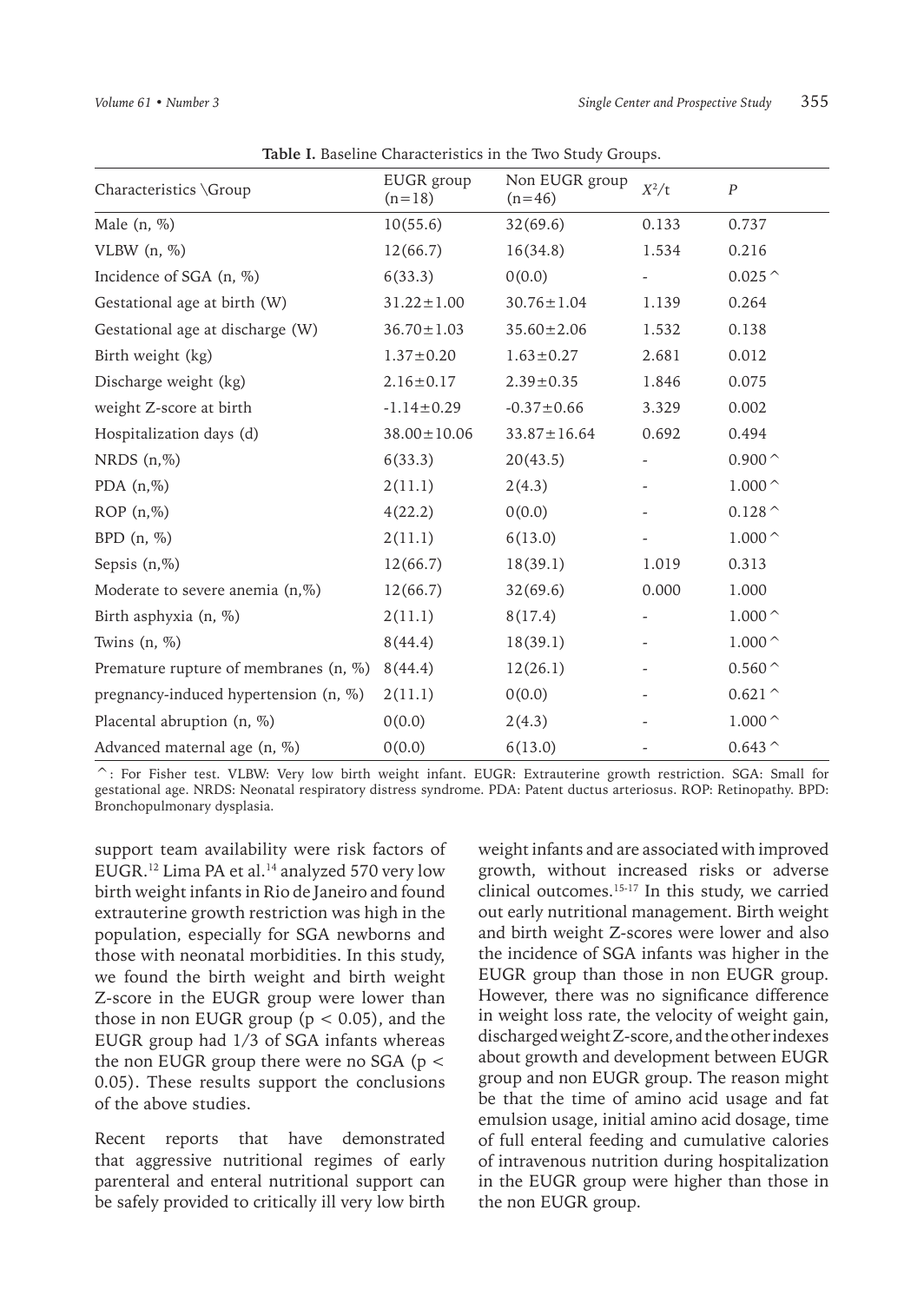| Indicators \Group                                                             | EUGR group<br>$(n=18)$ | Non EUGR group<br>$(n=46)$ | t     | P     |
|-------------------------------------------------------------------------------|------------------------|----------------------------|-------|-------|
| Time of first use amino acid (d)                                              | $1.11 \pm 0.33$        | $1.04 \pm 0.21$            | 0.694 | 0.493 |
| Time of amino acid usage (d)                                                  | $27.22 \pm 5.70$       | $18.57 \pm 8.51$           | 2.803 | 0.009 |
| Initial amino acid dosage (g/Kg.d)                                            | $2.19 \pm 0.38$        | $1.88 \pm 0.34$            | 0.883 | 0.035 |
| Cumulative use of amino acids (g/d)                                           | $3.02 \pm 0.68$        | $2.98 \pm 0.58$            | 0.152 | 0.880 |
| Time of first use fat emulsion (d)                                            | $1.89 \pm 0.33$        | $2.04 \pm 0.47$            | 0.891 | 0.380 |
| Time of fat emulsion usage (d)                                                | $24.33 \pm 5.94$       | $16.74 \pm 8.37$           | 2.478 | 0.019 |
| Initial fat emulsion dosage (g/Kg.d)                                          | $1.57 \pm 0.63$        | $1.44 \pm 0.37$            | 0.736 | 0.467 |
| Cumulative use of fat emulsion $(g/d)$                                        | $3.75 \pm 0.66$        | $4.10 \pm 0.77$            | 1.193 | 0.242 |
| Cumulative calories of intravenous<br>nutrition in first week(Kcal)           | $635.97 \pm 66.93$     | $679.73 \pm 110.52$        | 1.105 | 0.278 |
| Cumulative calories of intravenous<br>nutrition in first 2 weeks (Kcal)       | $1379.15 \pm 197.20$   | $1270.30 \pm 277.67$       | 1.070 | 0.293 |
| Cumulative calories of intravenous<br>nutrition during hospitalization (Kcal) | $2665.05 \pm 967.71$   | $1787.03 \pm 886.16$       | 2.458 | 0.020 |
| Start enteral feeding time (d)                                                | $4.11 \pm 2.26$        | $3.91 \pm 2.43$            | 0.211 | 0.834 |
| Time of full enteral feeding (d)                                              | $28.22 \pm 5.67$       | $19.61 \pm 8.58$           | 2.777 | 0.010 |
| Time of parenteral nutrition up to 100<br>$Kcal/Kg.d$ (d)                     | $21.89 \pm 7.56$       | $18.57 \pm 8.88$           | 0.989 | 0.330 |
| Birth weight recovery time (d)                                                | $7.22 \pm 1.99$        | $7.30 \pm 2.57$            | 0.086 | 0.932 |
| Weight loss rate $(\%)$                                                       | $0.06 \pm 0.02$        | $0.05 \pm 0.02$            | 0.187 | 0.853 |
| average daily body weight gain (g/kg/d)                                       | $15.12 \pm 3.41$       | $15.11 \pm 3.99$           | 0.001 | 0.999 |
| Discharged weight Z-score                                                     | $-1.16 \pm 0.77$       | $-1.01 \pm 0.62$           | 0.593 | 0.557 |

**Table II.** Comparison of the Indicators of Nutritional Intake and Growth in the Two Study Groups.

EUGR: Extrauterine growth restriction.

**Table III.** Comparison of Nitrogen Balance Values in the Two Study Groups at Different Time Points.

| Group                  |       |                                                                       |                                                                | 1 <sup>st</sup> day after birth 7 <sup>th</sup> days after birth 14 <sup>th</sup> days after birth 28 <sup>th</sup> days after birth | $\overline{F}$ | P |
|------------------------|-------|-----------------------------------------------------------------------|----------------------------------------------------------------|--------------------------------------------------------------------------------------------------------------------------------------|----------------|---|
| EUGR group<br>$(n=18)$ |       |                                                                       | $-492.66 \pm 204.39$ $-290.79 \pm 173.78$ $-205.96 \pm 180.59$ | $-145.14 \pm 140.15$                                                                                                                 | 53.086 0.000   |   |
|                        |       | Non EUGR<br>group (n=46) -383.41±130.57 -278.91±225.80 -182.00±144.70 |                                                                | $-61.08 \pm 49.71$                                                                                                                   | 41.745 0.000   |   |
| t                      | 2.546 | 0.201                                                                 | 0.555                                                          | 2.484                                                                                                                                |                |   |
| P                      | 0.013 | 0.842                                                                 | 0.581                                                          | 0.023                                                                                                                                |                |   |

EUGR: Extrauterine growth restriction.

Protein is an indispensable component of tissue cells, involved in the renewal and repair/regeneration and repair of it. When the energy supply is insufficient, it will increase the decomposition of protein. Body protein synthesis depends on the amount of intestinal amino acid absorption and regulated synchronously with sensing of the

concentration of extracellular amino acid.18-19

Preterm infants need to be fed enough amino acids and protein, starting right after birth, to prevent protein breakdown and to promote the growth and remodeling of cells, tissues, and organs at rates and producing body composition of lean body mass that mimic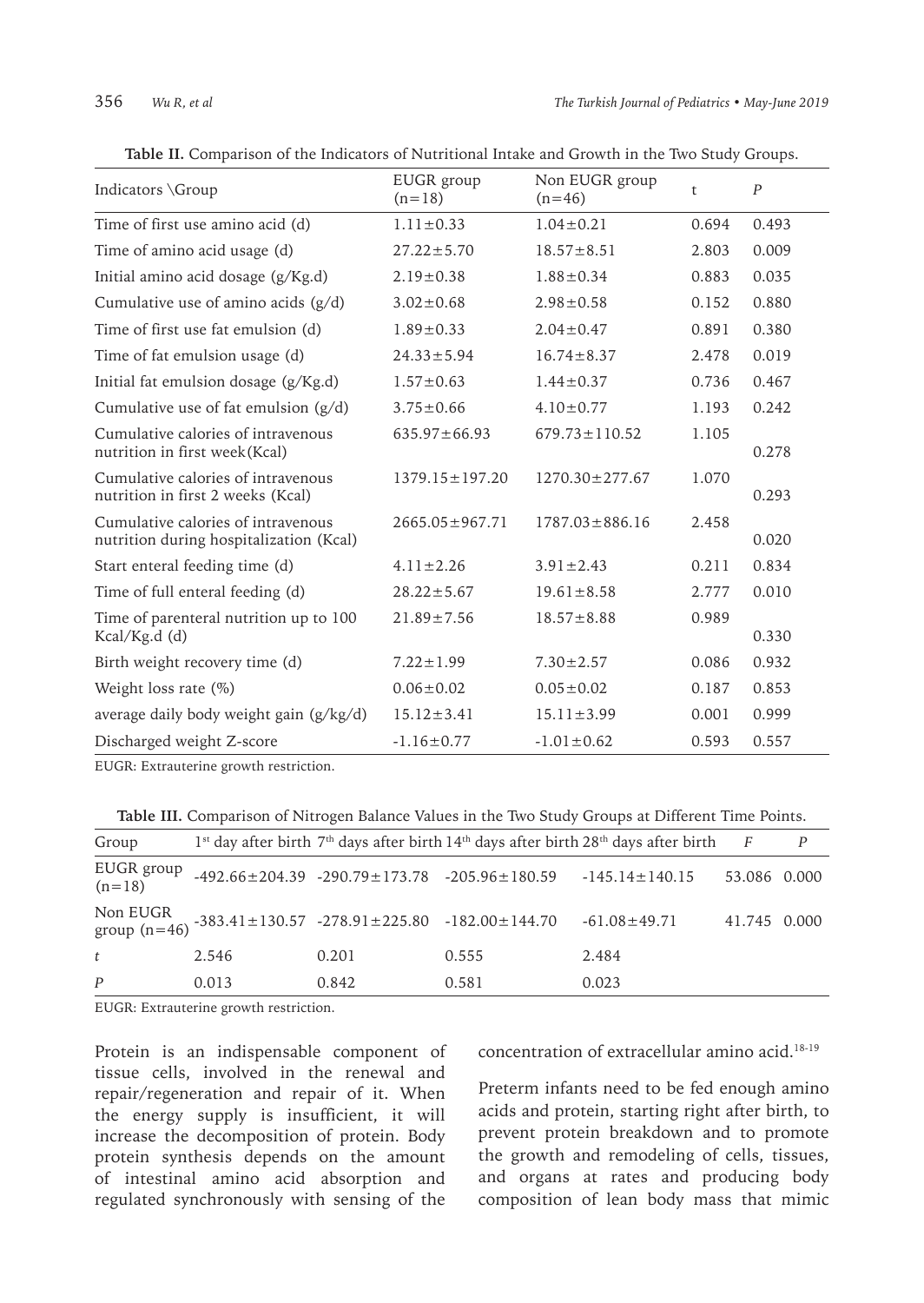the growth and body composition of healthy fetuses growing in utero. This means providing amino acids and proteins earlier and in greater amounts after birth than customarily have been provided.<sup>20</sup> Nitrogen balance represents the level of protein metabolism. Since very preterm infants are sick during the immediate period after birth due to acute respiratory distress and vascular instability, require significant clinical support, and are often receiving vasopressor agents, they are in a "catabolic" state and have negative nitrogen balance.21 Our study showed that birth weights of EUGR group were lower than those of non EUGR group ( $p < 0.05$ ), the nitrogen balance values at each time point were higher than those in the non EUGR group, the difference was statistically significant at the 1st and 28th day after birth (all  $p < 0.05$ ) and the linear comparison of nitrogen balance values between the two study groups at all of time points was significantly different ( $p < 0.05$ ). These results indicated that the lower the birth weight, the greater requirement of nitrogen, so the infants with a lower birth weight were associated with greater values of negative nitrogen balance.

The data from the US National Institutes of Health Eunice Kennedy Shriver National Institute of Child Health and Development Neonatal Research Network show that preterm infants of nearly all early gestational ages still show postnatal growth delays. This is especially true for the smallest, most preterm infants who are taking longer and longer to start growing after their preterm birth, achieve normal rates of growth, and reach normal body size, even at term gestational age.<sup>22</sup> In the study, we found that all enrolled very preterm infants were in a state of negative nitrogen balance during hospitalization. These results indicated that the very preterm infants were limited in receiving nonprotein calorie and were in a state of protein decomposition greater than synthesis. These results supported the view that increasing of body weight of preterm infants is not the best measure of nutritional success, as it ignores changes in body composition, and cell and organ development and function.<sup>21</sup> So, we should explore the true nutritional needs of preterm infants to optimize their growth and development.

In summary, our results showed that the very preterm infants were in a state of negative nitrogen balance during hospitalization and the EUGR infants had more severe negative nitrogen balance. The limitations of this study are that the nitrogen balance status of preterm infants could not be assessed by a method of radioactive isotope tracer dynamics and the number of cases in this study is small. A larger sample and multicenter studies are required.

#### **Acknowledgements**

We thank all the neonatal units and staff who responded to our survey. This research was funded by Science and Technology Program of Huaian City (Project no: HAS2015004).

#### **REFERENCES**

- 1. Clark RH, Thomas P, Peabody J. Extrauterine growth restriction remains a serious problem in prematurely born neonates. Pediatrics 2003; 111(5Pt 1): 986-990.
- 2. Clark RH, Wagner CL, Merritt RJ, et al. Nutrition in the neonatal intensive care unit: How do we reduce the incidence of extrauterine growth restriction? J Perinatol 2003; 23: 337-344.
- 3. Thureen PJ, Hay WW Jr. Early aggressive nutrition in preterm infants. Semin Neonatal 2001; 6: 403-415.
- 4. Dusick AM, Poindexter BB, Ehrenkranz RA, Lemons JA. Growth failure in the preterm infant: Can we catch up?. Semin Perinatal 2003; 27: 302-310.
- 5. Kalhan SC, Bier DM. Protein and amino acid metabolism in the human newborn. Annu Rev Nutr 2008; 28: 389-410.
- 6. The group of Pediatrics, Society of Parenteral and Enteral Nutrition, Chinese Medical Association. The group of Neonatology, Society of Pediatrics, Chinese Medical Association. Chinese guideline for newborn nutrition support in neonates. Zhonghua Xiaoer Waike Zazhi 2013; 34: 782-787.
- 7. Blackburn GL, Bistrian BR, Maini BS, Schlamm HT, Smith MF. Nutritional and metabolic assessment of the hospitalized patient. JPEN J Parenter Enteral Nutr 1977; 1: 11-22.
- 8. Wu R, Li LH, Xue LJ, Xu WY, Tian ZF. The value of use of Z-score as a predictor of prognosis of the extrauterine growth restriction. Biomed Res 2017; 28: 5836-5840.
- 9. Agostoni C, Buonocore G, Carnielli VP, et al; ESPGHAN Committee on Nutrition. Enteral nutrient supply for preterm infants: Commentary from the European Society of Paediatric Gastroenterology Hepatology and Nutrition Committee on Nutrition. J Pediatr Gastroenterol Nutr 2010; 50: 85-91.